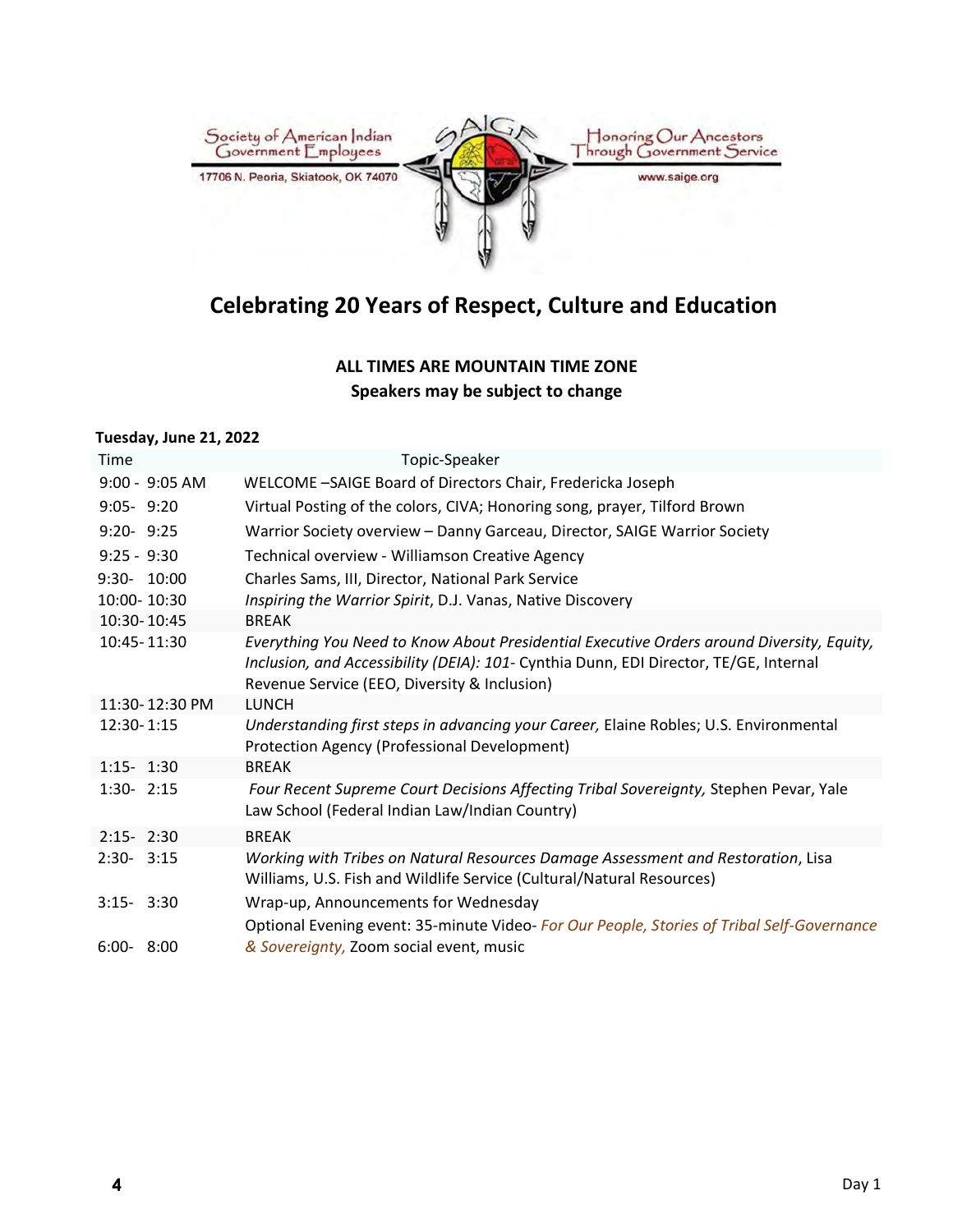

# **Celebrating 20 Years of Respect, Culture and Education**

#### **ALL TIMES ARE MOUNTAIN TIME ZONE**

#### **Wednesday, June 22, 2022**

| Time         |                 | <b>Topic-Speaker</b>                                                                                                                                                                    |
|--------------|-----------------|-----------------------------------------------------------------------------------------------------------------------------------------------------------------------------------------|
| $9:00-$      | 9:05 AM         | WELCOME - Jay Spaan, SAIGE Vice-Chair; Prayer song, Tilford Brown                                                                                                                       |
| $9:05-$      | 9:10            | Technical overview (Williamson Creative)                                                                                                                                                |
| $9:10-$      | 9:20            | Introduction of SAIGE Board of Directors - Fredericka Joseph                                                                                                                            |
| $9:20-$      | 9:30            | Youth Program Overview - JoAnn Brant, SAIGE Youth Director                                                                                                                              |
| $9:30-$      | 10:00           | Bryan Newland, Assistant Secretary for Indian Affairs, U.S. Department of the Interior                                                                                                  |
| 10:00- 10:30 |                 | Heather Dawn Thompson, Director, Office of Tribal Relations, U.S. Department of<br>Agriculture, Tribal Food Sovereignty                                                                 |
| 10:30- 10:45 |                 | <b>BREAK</b>                                                                                                                                                                            |
| 10:45- 11:30 |                 | Seven Grandfather Teachings, James Vukelich Kaagegaabaw (Cultural/Natural Resources)                                                                                                    |
|              | 11:30- 12:30 PM | <b>LUNCH</b>                                                                                                                                                                            |
| 12:30- 1:15  |                 | Accessing American Indian and Alaska Native Statistics, Dee Alexander, Eric Coyle, U.S.<br>Census Bureau (EEO/Diversity and Inclusion)                                                  |
| $1:15-$      | 1:30            | <b>BREAK</b>                                                                                                                                                                            |
| $1:30-$      | 2:15            | Implications for Tribes of the McGirt Supreme Court Decision, Stacy Leeds; Sandra Day<br>O'Connor College of Law, Arizona State University (Indian Law/Indian Country)                  |
| $2:15-$      | 2:30            | <b>BREAK</b>                                                                                                                                                                            |
| $2:30-$      | 3:15            | Best Laid Plans: Unpredictable Destinations for American Indian and Alaska Native<br>Professionals, Jared Hautamaki, U.S. Environmental Protection Agency (Professional<br>Development) |
| 3:15         | 3:30            | Wrap-up, Announcements for Thursday                                                                                                                                                     |
| 6:00         | 8:00            | Optional Evening Event: Military Awards and Partnership Recognition night, Musical<br>entertainment                                                                                     |